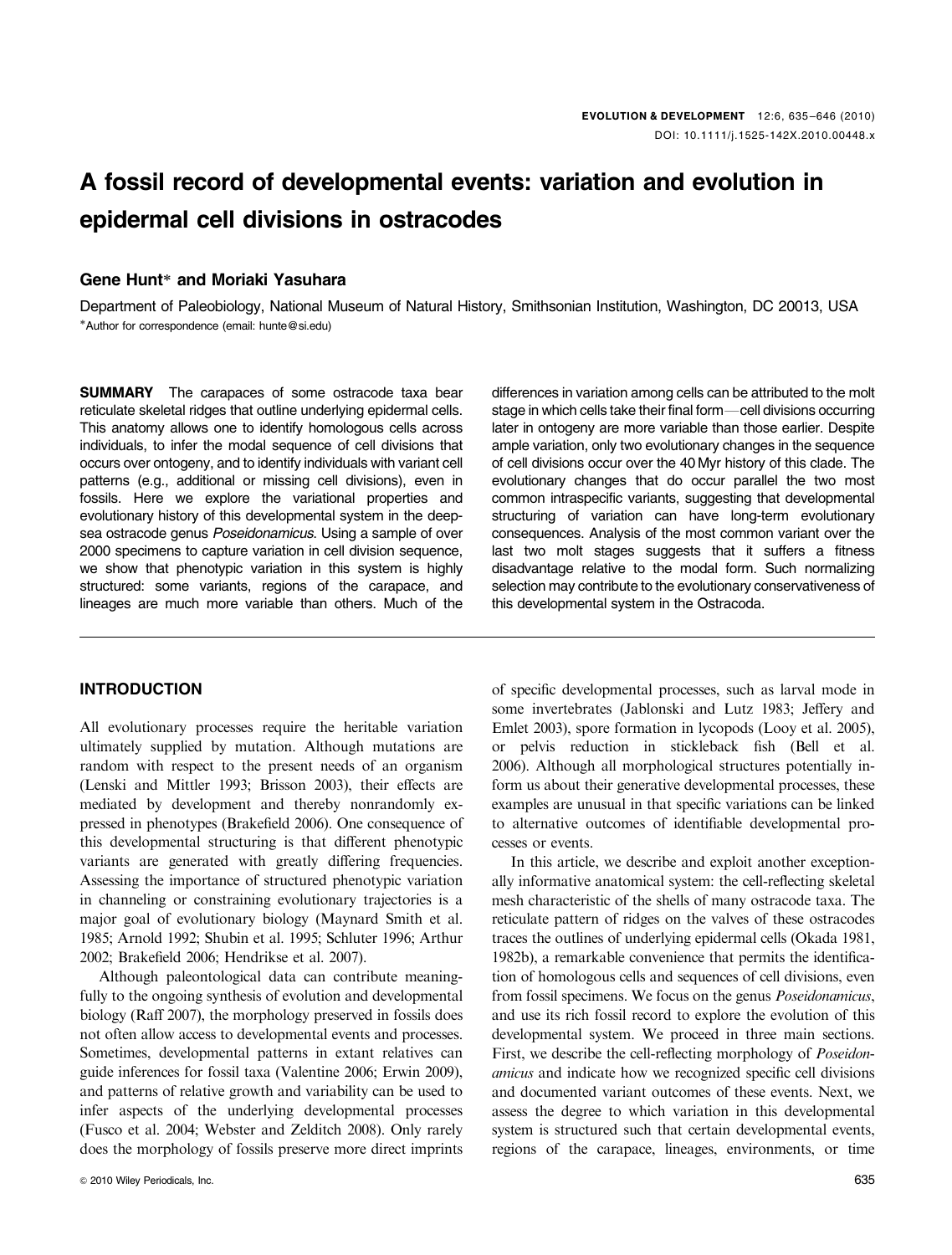intervals are more prone to vary than others. Finally, we assess the evolutionary consequence of this variation by estimating the relative fitness of variant morphologies, and by evaluating the potential for developmental processes to constrain or channel evolutionary changes in this clade.

### THE DEVELOPMENTAL SYSTEM

#### Homologous cells

Carapaces in many ostracode taxa bear a reticulate mesh of ridges that outline excavate compartments called fossae. When fossae are regular and relatively large, this condition is called macroreticulation (Liebau 1991). With detailed anatomical work on several living macroreticulate species from two different families, Okada (1981, 1982a, b) demonstrated that each fossa on the carapace corresponds in a one-to-one manner to an underlying epidermal cell (see also Keyser 1995).

Unlike other fossil examples in which cells of multicellular organisms can be discerned (e.g., Conway Morris and Harper 1988; Masterson 1994; Organ et al. 2007), fossae in many ostracode carapaces can be individually homologized across specimens and taxa (Benson 1971, 1972; Liebau 1971; Irizuki 1994, 1996; Schornikov and Tsavera 2002). It is possible to recognize specific fossae because they are generally consistent in number and arrangement within species (Benson 1972; Okada 1982b; Abe 1983; Liebau 1991), because they have characteristic shapes and features, and because other anatomical landmarks such as pores, ridges, and muscle scars can be used as reference points.

In the present study, we focused efforts on fossae located in the postero-central region of the carapace of Poseidonamicus, bounded anteriorly by the adductor muscle scars, ventrally by the prominent ventral ridge, dorsally by the dorsal ridge, and posteriorly by the vertical ridge connecting the termini of the dorsal and ventral ridges (Fig. 1). This region of the carapace was singled out for close analysis because the wealth of anatomical features in that region (major ridges, muscle scars, pores) facilitates the identification of specific fossae (see Hunt 2007b). To keep track of individual fossae, we used a labeling scheme with approximately vertical columns denoted by a letter; fossae within columns were numbered from ventral to dorsal (Fig. 1). The column bordering the adductor muscle scars is called the M-column, with subsequent columns labeled A through D from anterior to posterior. The row and column designations reflect fossae positions, but otherwise do not imply developmental commonality.

#### Cell divisions through ontogeny

In reticulate species, the number of fossae increases from one juvenile instar  $($  = molt stage) to the next. (By convention, the adult stage in ostracodes is denoted A, and instars are counted backwards from there: A-1, A-2, and so on.) Close examination can reveal which fossae and cells have divided at each molt because one larger fossa will usually be replaced in the subsequent instar by two smaller fossae in the same position. On this basis, workers have inferred sequences of epidermal cell divisions in several different taxa (Okada 1981; Liebau 1991; Hunt 2007b). Because the reticulation pattern for the new instar is already present at ecdysis (Okada 1982a), the epidermal cells must divide sometime before molting initiates.

The ontogenetic progression of fossae in Poseidonamicus riograndensis is shown in Fig. 2 with the sequence of cell divisions hypothesized by Hunt (2007b) indicated. The primary evidence for inferring specific cell divisions is the matching of size and shape from daughter cells to a parent cell in the previous instar. For example, two large and broad fossae, labeled A1B1 and A2B2, are located in the center-ventral part of this region in instar A-2. In the subsequent instar, A-1, these fossae are each replaced by pairs of fossae that together form similar shapes (Fig. 2). This inference is supported by the conserved location in both instars of homologous pores on the ridge between the B and C columns, and on the ridge between M and A columns (Fig. 2). The added fossae in this region insert in between these vertical ridges, indicating that the cell divisions occurred in the A1B1 and A2B2 fossae, and not in those from the C-column. Similar reasoning was used for the remaining inferred cell divisions (Liebau 1991; Hunt



Fig. 1. Left valve of an adult Poseidonamicus pintoi from the Quaternary of the North Atlantic Ocean (USNM 527093), showing labeling scheme for skeletal compartments called fossae. Anatomical studies of related, living ostracodes suggest that each fossa corresponds to an underlying epidermal cell. Anterior is to the left, and dorsal is up.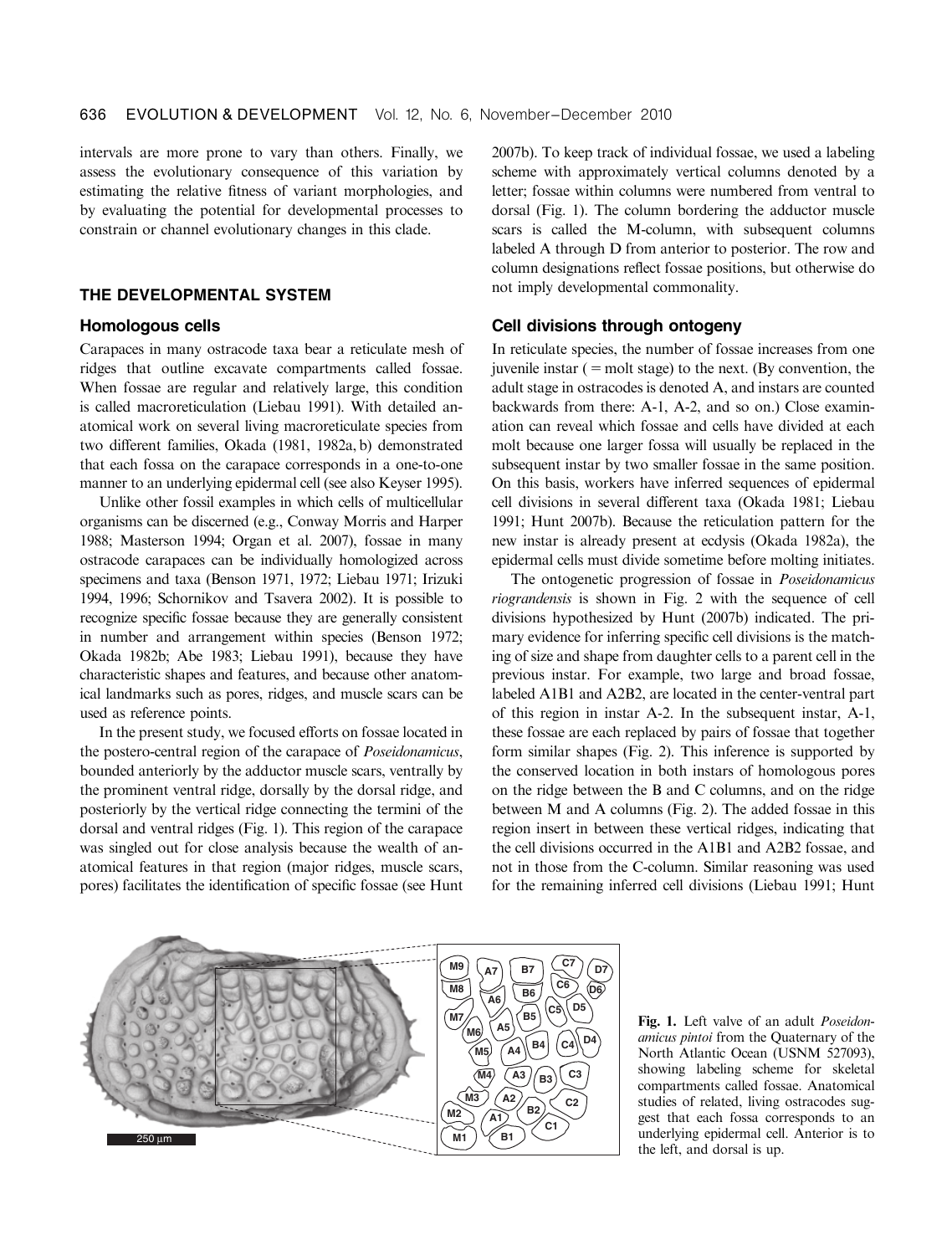

Hunt and Yasuhara Cell divisions in fossil ostracodes 637

Fig. 2. Ontogenetic sequence of fossae arrangement through three molt stages (instars), proceeding from left to right. The number of fossae increases with each instar resulting from cell divisions in the epidermal cells underlying the fossae. Those filled gray are inferred to divide before the next instar according to the scheme of Hunt (2007b). Fossae are labeled with a letter indicating their vertical column, and a number indicating ventral-to-dorsal position in the column. Fossae in earlier instar stages are labeled according to their inferred daughter fossae in the final, A-1, configuration.

Specimens figures are *Poseidonamicus riograndensis* from the Miocene, but except for the two evolutionary changes described in the text, this appears to be the modal pattern for all Poseidonamicus species. Shown are left valves; anterior is to the left of the figure. SEM images of these specimens are given in Fig. 3 of Hunt (2007b). Dotted line outlines area of attachment for adductor muscle scars, and the asterisks note the position of two homologous pores discussed in the text.

2007b). In total, five cells are inferred to divide between the A-3 and A-2 instars, and six divide between instars A-2 and A-1 (Fig. 2). The arrangement of fossae is exactly the same in the adult and last juvenile (A-1) instars, a pattern that has been observed in other reticulate ostracode taxa (Okada 1981; Liebau 1991). With just a few exceptions that will be discussed below, this sequence of cell divisions is conserved through the 40-Myr history of Poseidonamicus.

#### Variant cell patterns

Most specimens of Poseidonamicus conform to the fossae configuration that is typical for their species. However, some individuals show clearly variant patterns, and in many cases these variants can be ascribed to specific deviations in the sequence of cell divisions. For example, the most common variant encountered in Poseidonamicus bears two fossae in the area in which the C3 fossa usually resides. This extra fossa implies that an excess cell division has occurred relative to the typical ontogenetic sequence, and the spatial position of these fossae is consistent with the extra split occurring in the epidermal cell underlying the C3 fossa (Fig. 3, A and C; see Hunt 2007b). This particular variant is always accompanied by the absence of the normally occurring pore located near the antero-dorsal corner of the C3 fossa (Fig. 3D; see Hunt 2007b). Another kind of variant occurs when a specimen has one large fossa in an area usually occupied by two smaller fossae. If this large fossa is inferred to be parental to the two smaller ones in the typical ontogenetic sequence, then the observed variant likely results from the failure of a usual cell division to occur (Fig. 3D). Other cellular variants have the typical number of fossae in a region, but differ in their arrangement. One version of this pattern occurs when daughter fossae from the same parental cell are present, but positioned orthogonally to their normal relationship. This pattern is consistent with the parental cell dividing along a different axis than is typical (Fig. 3B).

We systematically documented variation in fossae arrangement in 2193 specimens of deep-sea Poseidonamicus from adult  $(N = 869)$  and A-1  $(N = 1324)$  instars. This total includes all specimens preserved well enough to allow fossae patterns to be observed, and it includes left and right valves (deep-sea ostracode fossils are rarely found as articulated carapaces). These specimens span the phylogenetic, geographic, and temporal scope of this genus; localities and ages of analyzed samples are detailed in Hunt (2007a, b). For each specimen, we identified fossae variants and scored them using a two-part code. The first part of the code indicates the fossa or fossae involved, and the second part indicates the nature of the interpreted cellular variation. Five categories of variant were employed: split (extra fossa), unsplit (missing fossa), direction (division occurs roughly orthogonal to modal pattern), *position* (typical complement of fossae are present, but with substantial alteration of relative positions), and aberrant (other variations). The last is a catch-all category for specimens with anomalous fossae arrangements that cannot easily be interpreted in terms of specific deviations to the sequence of cell divisions. Multiple fossa may be implicated in a particular variation, and multiple variants could be observed from the same specimen (Fig. 3C). As an example, the presence of an extra fossa interpreted as a cell division of the C3 fossa was recorded as C3-split; other example variants and their codes are provided in Fig. 3. Each specimen was considered variant or not by reference to the modal sequence for its species, so that the few evolutionary changes in this system did not confound measurements of within-species variation.

Uncertainty in coding was accommodated at several levels. If there was doubt as to whether an individual displayed a variant pattern relative to its species' modal configuration, a question mark was added to the code. All the analyses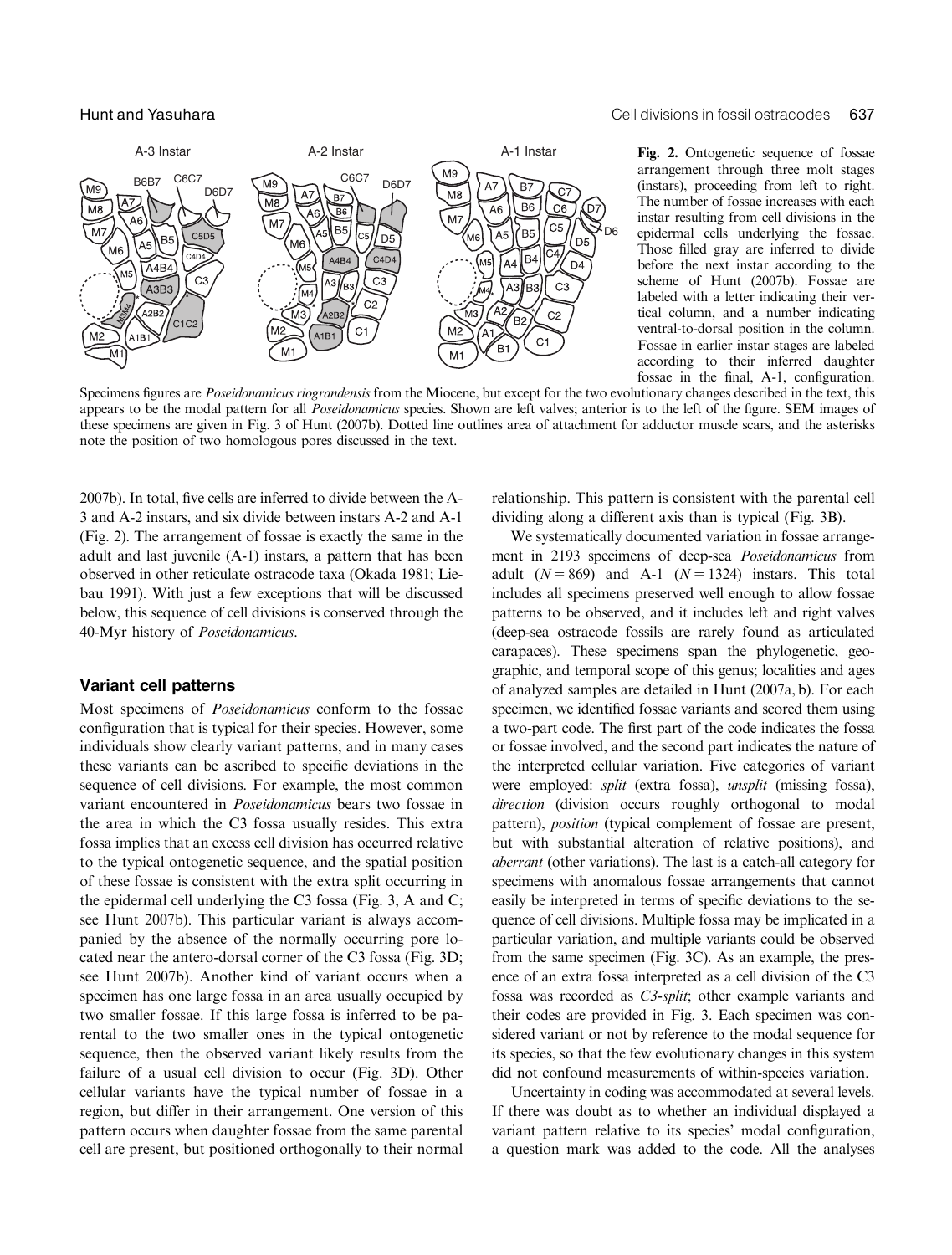

Fig. 3. Examples of Poseidonamicus specimens bearing variant fossae arrangements. (A) Left valve of Poseidonamicus pintoi with an extra cell division in the C3 fossa, coded as C3-split. (B) Left valve P. pintoi specimen with variant direction of splitting for the C4/D4 fossae,  $C4/D4$ -direction. (C) Right valve of P. species 4 bearing two variations: C3-split and  $C6/C7$ -split. (D) Right valve of P. pintoi lacking a normally occurring cell division, A4/B4-unsplit. (E) Left valve of P. pintoi lacking a typical cell division in the ventral region of the A and B columns,  $A1/B1/A2/B2$ -unsplit. (F) Right valve of P. miocenicus with widespread disruption throughout the focal region, perhaps as a result of injury. Arrow in (D) indicates pore that is absent with the C3-split condition. Scale bars  $= 100 \mu m$ ; dotted lines highlight fossae interpreted to differ from the modal pattern. All individuals are adults, except for (A) and (C), which are from the last juvenile molt stage (A-1 instar).

reported here were repeated included and excluding these questionable variants. Since none of the results differed appreciably across the two treatments, only the results that included questionably variant individuals are reported. Often, a specimen would clearly differ from the typical pattern, but uncertainty remained about exactly which fossae were involved. For example, the specimen in Figure 3C has an extra fossa in the vicinity of fossae C6 and C7, but it is not clear which is responsible for the extra cell division. In these cases, the variant would be spread across both fossae  $(C6/C7-split)$ , and in the statistical compilation, each fossa would be credited with half of a variant. More generally, if the uncertainty included n fossae, each possibly involved fossa is credited with  $1/n$  of a variant. A very small number of individuals showed very widespread fossae disruption, possibly the result of an injury incurred during molting (Fig. 3F).

Several factors complicate accurate scoring of variation. Secondary reticulation can overlay the cell-reflecting primary mesh (Okada 1982b; Fitz-Gerald 1983; Kamiya 1992). In Poseidonamicus, secondary reticulation usually decreases through ontogeny, so this effect is most operative in juvenile (A-1) individuals, and in species of the clade including P. dinglei, P. anteropunctatus, and P. nudus, which are characterized by a reduction in the height of the primary reticulation. Careful study can usually distinguish primary from secondary reticulation because the latter is lower and more irregular than the former, and judgments of split fossae were only employed if secondary reticulation could be ruled out. However, the reticulum of P. praenudus and P. nudus is so reduced as to prevent accurate scoring in these taxa, and they were excluded from this analysis. In more robust taxa, some ridges are very prominent, whereas others can be much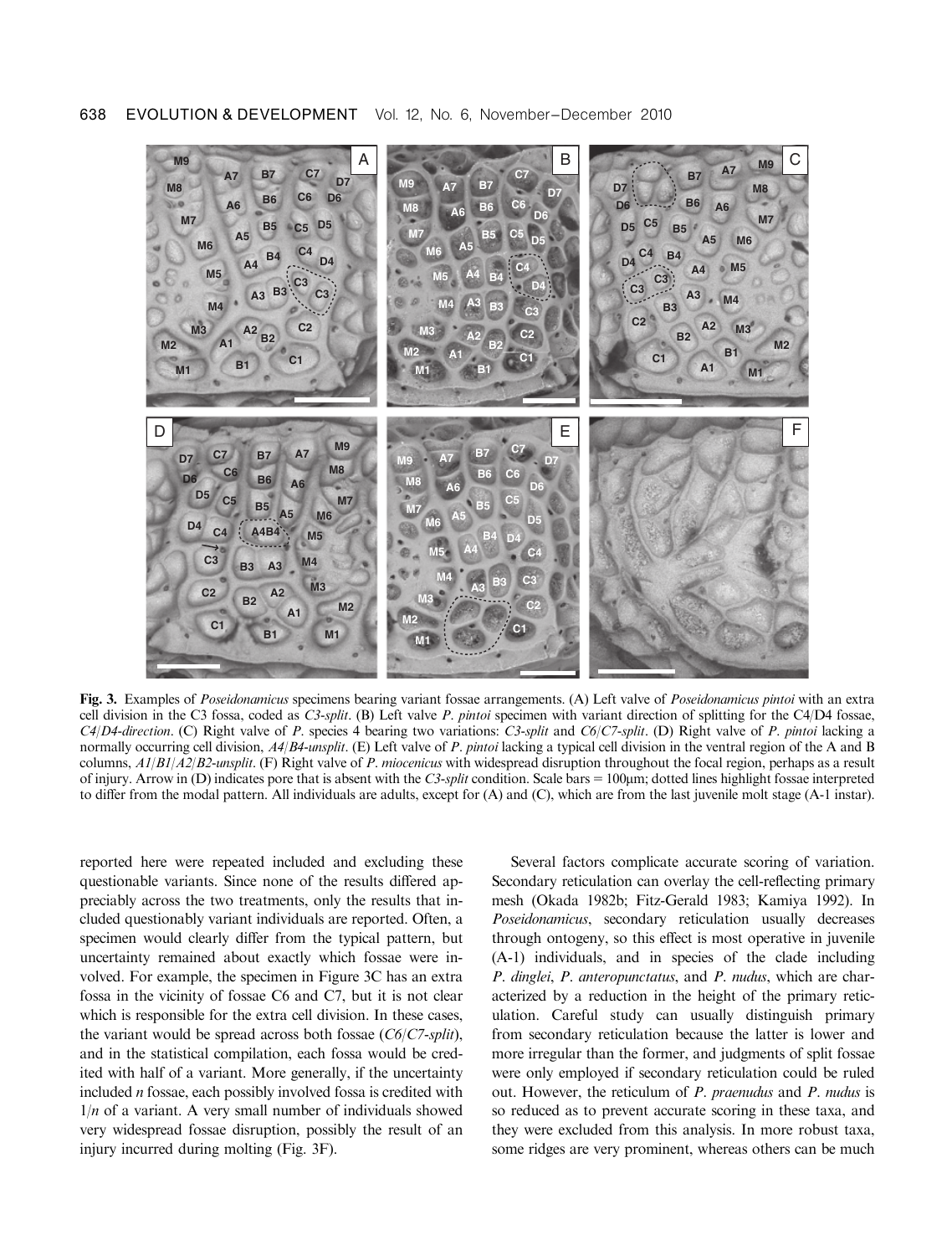reduced, and it is possible to confuse a very reduced ridge separating two fossae with a missing cell division. Often, careful examination reveals the trace of a ridge, especially at the margins of the fossa. We were cautious about assigning unsplit variants in these situations, only doing so when it appeared unlikely that the putatively absent ridge was just very reduced. It is helpful that secondary reticulation and ridge reduction both affect entire regions of the carapace, rather than individual fossae. As a result, in evaluating interpretations of reduced ridges or secondary reticulation, the morphology of neighboring fossae can be used as a guide.

A final complication concerns the coding of relative minor variations in fossae positions. The position variant category was designed to capture large, discrete variants and not minor quantitative variation in fossae locations. However, positional variation ranges from trivial to dramatic, with no obvious threshold separating major from minor variation. Our approach was pragmatic in that we attempted to score all variants for which the difference from the modal pattern was large enough to be recognized and categorized, although this practice will necessarily entail some subjectivity. Note this only applies to the position category (and to a lesser extent to the aberrant and direction classes); split and unsplit are truly discrete conditions.

For maximal consistency, the first author scored all specimens after reviewing each specimen at least three times. In order to assess the repeatability of this procedure, the second author independently scored a subset of 75 specimens, and the two sets of scores were compared. Finally, we note that although our categories imply a process interpretation, even if these processes are wrongly inferred, the codes still represent repeatable and meaningful phenotypic variation in developmental outcomes.

#### VARIATION: MAGNITUDE AND STRUCTURE

#### Frequency of variants

Of the 2193 individuals scored, 303 (13.8%) were judged to have at least one variation present in the postero-central region of the valve. Where variants could be unambiguously interpreted, they appeared at vastly different frequencies. By far the most commonly occurring variant was the presence of an extra cell resulting from a cell division in the C3 fossa (Fig. 4). Next most frequent was an extra cell division in the C6/C7 fossae, along with variation in the direction and occurrence of the cell division leading to the C4 and D4 fossae (Fig. 4). Most variant individuals bore a single detectable variation (219/303), but some individuals were interpreted to bear multiple separate variant fossae conditions. These individuals bearing multiple variations were more numerous than expected if variants were independent ( $\chi^2$  = 121.6, df = 2,  $P = 2.2e - 16$ ; comparing the number of individuals with 0, 1, and  $>1$  variants to the Poisson expectations). In total, there



Fig. 4. Frequencies of the 10 most common developmental variants. Numbers in brackets indicate counts of individuals bearing each indicated variant pattern. Only variants that could be interpreted confidently were included in this tabulation.

were 0.185 variants observed per specimen, 0.137 if the highly variable C3 fossa is excluded.

#### Spatial and ontogenetic patterns

The anatomical distribution of fossae variation is far from uniform. Figure 5 shows a map of the studied fossae, with the darkness of each fossa indicating its frequency of variation. Fossa C3 was excluded from this comparison because of its greatly elevated variation would dominate, masking any other structure. Even omitting C3, this figure reveals a great range of realized variability across fossae. The most consistent fossa is M6 with 0.00058 variants per specimen. Only three specimens were inferred to vary at M6, and two of these showed disruption through a large region affecting many fossae, and thus may reflect injuries rather than specific developmental variation. The most variable fossa is C3 (0.048 variants per individual), followed by its neighbor C4, which accrued 0.011 variants per individual scored. Overall, frequencies of variation are very unevenly distributed across fossae—the rate of variation of the most variable fossa (C3) is over 80 times greater than that of the most constant fossa (M6).

The variation map (Fig. 5) hints at some spatial regularities. The least variable fossae are in the anterior M-column, and the most variable are in the posterior C and D columns. There also appears to be a trend of decreasing variation from ventral to dorsal, at least within the M, A, and B columns. Caution is advised, however, because these relationships may be confounded by the order in which cells divide. The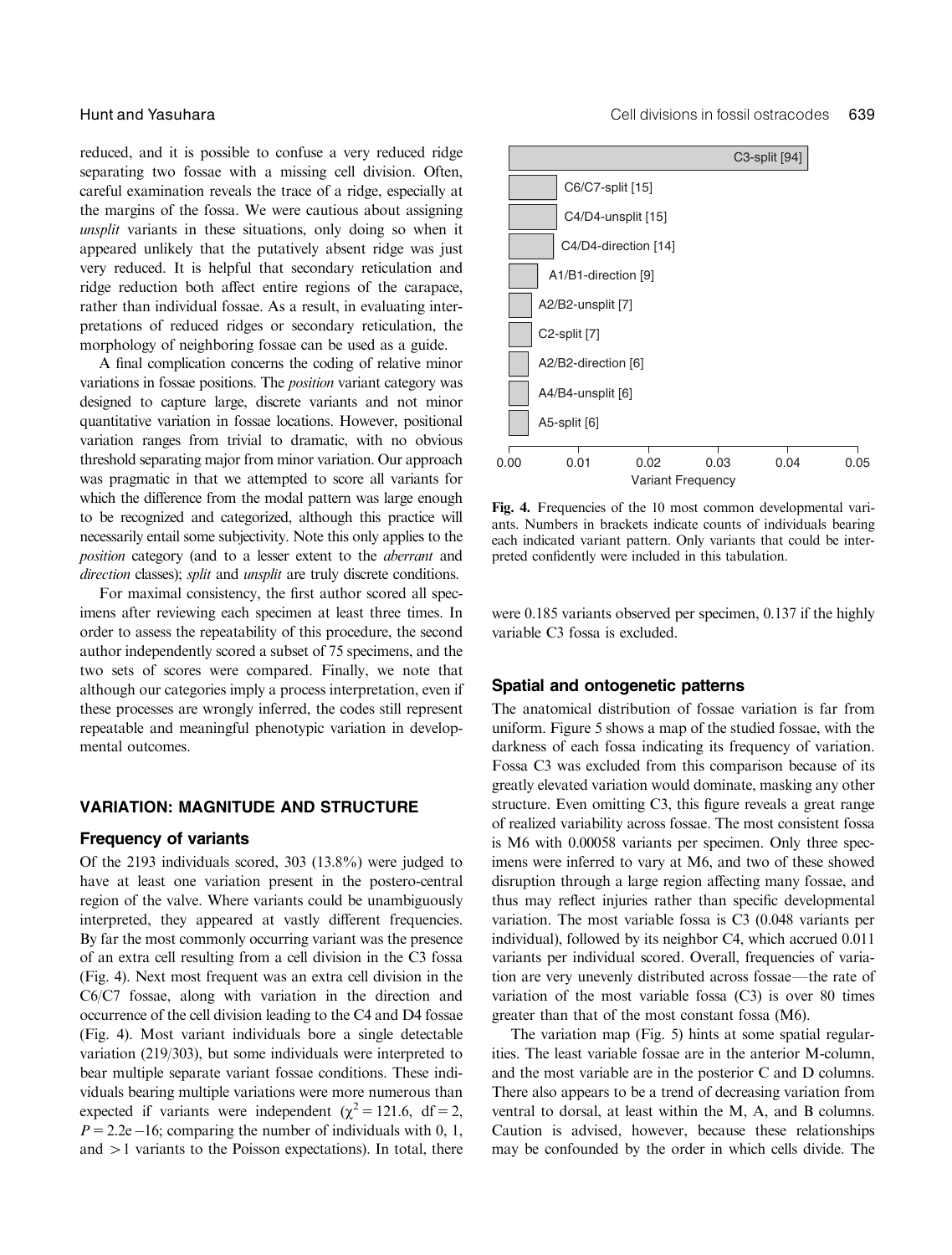

Fig. 5. Variation map showing the frequency of variation for all fossae in the analyzed region of the carapace. Darker fills indicate higher levels of variation. Because it is so much more variable than the other fossae, C3 was omitted in order to allow patterns among other fossae to be discerned. Left valve shown; anterior is to the left.

low-variation M-fossae finalize early in development, and several of the most variable fossae are among the latest to form (e.g., C6, C4/D4; see Fig. 2). The earlier finalization of the M-fossae relative to those more posterior may relate to the general pattern in which limbs and other structures develop from anterior to posterior in ostracode ontogeny (e.g., Okada et al. 2008).

We used multiple regression to test how well fossa variation could be predicted by anatomical position and ontogenetic order. The dependent variable in all analyses was the per-individual frequency of variants for all fossae. For these and all subsequent regressions, these frequencies (f) were arcsine transformed,  $\sin^{-1}(\sqrt{f})$ , which is a standard technique for stabilizing the variance and improving the normality of proportions (Sokal and Rohlf 1995). The exact position of each fossa varies across species and specimens, and so the row and column designations were used as proxies for location. Antero-posterior (AP) position was taken as the integer order of columns ( $M = 1$ ,  $A = 2$ ,  $B = 3$ ,  $C = 4$ ,  $D = 5$ ), and dorsoventral (DV) position was taken as the row number of the fossa, divided by the total number of fossae in the column (this division renders comparable columns with differing numbers of fossae). The ontogenetic stage (ONTO) of each fossa was scored as the instar in which it takes its final form according to Fig. 2 (ONTO values: A-3 or earlier  $= 1$ ,  $A-2 = 2$ ,  $A-1 = 3$ ). The C3 fossa was omitted because, if included, it always is an extreme outlier with very high leverage. Moreover, as *C3-split* is an order of magnitude more common than most other variants (Fig. 4), it seems unlikely that its

Table 1. Results of the regressions predicting fossae variation by with antero-posterior position (AP), dorsal-ventral position (DV), and the ontogenetic stage at which each fossa finalizes (ONTO)

|    | Model          | $R^2$ | $AIC_C$   | Akaike<br>weight | Significant<br>terms |
|----|----------------|-------|-----------|------------------|----------------------|
| 1. | Intercept only |       | $-166.72$ | 0.000            |                      |
| 2. | AP             | 0.25  | $-175.31$ | 0.000            | AP                   |
| 3. | DV             | 0.10  | $-167.36$ | 0.000            |                      |
| 4. | $AP+DV$        | 0.43  | $-181.33$ | 0.001            | AP, DV               |
| 5. | <b>ONTO</b>    | 0.58  | $-193.89$ | 0.328            | <b>ONTO</b>          |
| 6. | $ONTO+AP$      | 0.58  | $-191.68$ | 0.109            | <b>ONTO</b>          |
| 7. | $ONTO+DV$      | 0.62  | $-193.97$ | 0.341            | <b>ONTO</b>          |
| 8. | $ONTO+AP+DV$   | 0.63  | $-193.10$ | 0.221            | <b>ONTO</b>          |
|    |                |       |           |                  |                      |

Given are the proportion of variance accounted for  $(R^2)$ , the smallsample Akaike Information Criterion (AIC<sub>C</sub>), Akaike weights and the model terms that are individually significant ( $P < 0.05$ ). The C3 fossa was omitted for reasons explained in the text.

incidence is governed by any morphological or ontogenetic gradient one may hope to uncover through these regressions.

The eight models with all possible configurations of the three independent variables are listed in Table 1, along with measures of model success. Akaike Information Criterion scores ( $AIC<sub>C</sub>$ , to indicate the small-sample version; Anderson et al. 2000) indicate that there is substantial structure in fossae variation with respect to anatomical position, ontogenetic formation, or both. All models that receive more than a trivial amount of Akaike weight include the ontogenetic term  $(ONTO)$ , and in all of these models this term—and this term alone—is significant (Table 1; DV is also nearly significant in model #8,  $P = 0.056$ . The significant relationship between variation and AP position in model #2 seems to arise because of the anterior-posterior structure in the timing of fossae development. But the effect of AP disappears in all models that also include ONTO, suggesting ontogenetic timing is the primary driver of these spatial patterns (Table 1).

Although these comparisons establish ONTO as more important than the spatial variables for governing fossae variability, still there are several models (#5–8) that receive nontrivial model support. In such cases, it is advisable to consider parameter estimates averaged over all models, proportional to the support that each model receives (Anderson et al. 2000). These model-averaged estimates (with standard errors in parentheses) are as follows: AP, 0.0007 (0.0014); DV,  $-0.007$  (0.09); ONTO, 0.016 (0.003); these calculations were performed using the R package MuMIn (Barton<sup>'</sup> 2009). Only the coefficient for the ontogenetic term is significantly different from zero, once we account for the uncertainty in determining the best-supported model. Its coefficient is positive, indicating that later-forming fossae are, on average, more variable than those established earlier in ontogeny.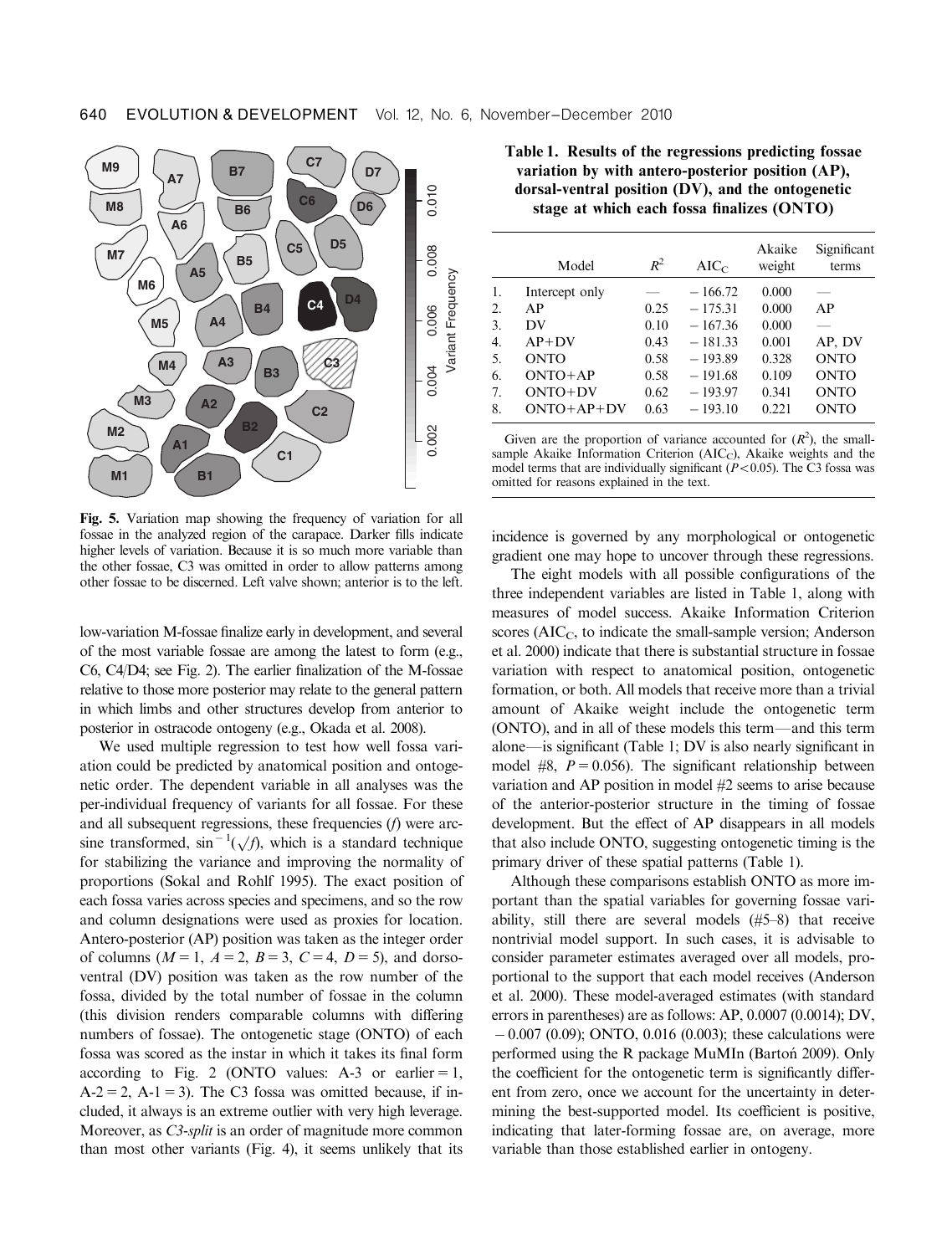

#### Temporal and bathymetric patterns

Little systematic relationship between variation and geological age is apparent (Fig. 6A). Total variation across samples increases with sample depth, but this largely is driven by the lack of samples with very little variation in very deep  $(>3000 \,\mathrm{m})$  samples (Fig. 6B), and in any case this model explains little of the variance in variation levels across samples (Table 2). Moreover, differences among species and clades may overprint on these results. For example, Poseidonamicus pintoi is common at Quaternary deep-water sites, where it generally shows high variation. However, the two relatively shallow samples of *P. pintoi* are also highly variable, suggesting that abundant variation may be a property of this taxon and not necessarily its deep-water environment (Fig. 6B). Species are too consistent in their depth of occurrence to be able to tease apart these kinds of phylogenetic effects more systematically.

#### Right-left repeatability of variants

If variations have a genetic basis, they will generally occur on the left and right sides of bilaterally symmetric organisms. Alternatively, many variations that reflect nonheritable noise will be expressed on only one side (fluctuating asymmetry)

Table 2. Regression of the variation of populations against their geological ages and bathymetries

|                  | Model          | $R^2$ | $AIC_C$  | Akaike<br>weight | Significant<br>terms |
|------------------|----------------|-------|----------|------------------|----------------------|
| 1.               | Intercept only |       | $-16.92$ | 0.030            |                      |
| 2.               | Depth          | 0.14  | $-23.30$ | 0.718            | Depth                |
| 3.               | Age            | 0.01  | $-15.29$ | 0.013            |                      |
| $\overline{4}$ . | $Depth+Age$    | 0.14  | $-21.10$ | 0.239            | Depth                |

The 50 populations with sample sizes  $>15$  were included. Variants of the C3 were omitted for reasons indicated in the text.

Fig. 6. Plot of variant frequency by sample with respect to (A) geological age, in millions of years ago, and (B) water depth. Gray lines are locally weighed (lowess) regressions using a moving window that spans 50% of the data. Only samples with at least 15 individuals are plotted; populations assigned to the relatively variable species Poseidonamicus pintoi are labeled as ''p'' in (B). Variation at the C3 fossae was not included in these plots or analyses; variant frequency arcsin transformed as described in the text.

(Møller and Swaddle 1997) and the left-right repeatability of a variant provides an upper bound on its heritability (Falconer and Mackay 1996). Because articulated carapaces of Poseidonamicus are rarely encountered, it is impractical to perform a large-scale analysis of right-left repeatability of fossae variation. However, by searching through the collections of the National Museum of Natural History, we located five articulated carapaces that bear the C3-split variant. In four of these individuals the C3-split variant was clearly present in both left and right valves. This high left-right repeatability is consistent with the C3-split variant having some genetic basis.

#### Repeatability of scoring

In order to assess the repeatability of variant scoring across individuals, the second author independently scored a sample of 75 individuals from this dataset. In this sample, specimens with some kind of variant according to GH were over-represented (51/75), as were *C3-split* individuals (23/75), but were otherwise chosen at random. Although both scorers used as a reference the sequence of cell divisions outlined above, they otherwise worked completely separately, without any consultation or discussion about strategies until after the scoring had been completed.

The concordance between scorers can be assessed at different levels of specificity. There was very good correspondence in identifying variant versus nonvariant individuals. Of the 24 specimens scored as normal by GH, 22 were scored the same way by MY. The two specimens that differed were interpreted by GH to have reduced ridges, but by MY to have possibly unsplit fossae. In addition, both scorers generally agreed when the C3 fossa was split: of the 23 individuals scored as unambiguously C3-split by GH, 19 were so scored by MY. Of the four specimens scored differently, MY agreed there was an extra cell division, but assigned it to a different fossa. Part of the discrepancy was because GH but not MY took the absence of the antero-dorsal pore near C3 as evidence for the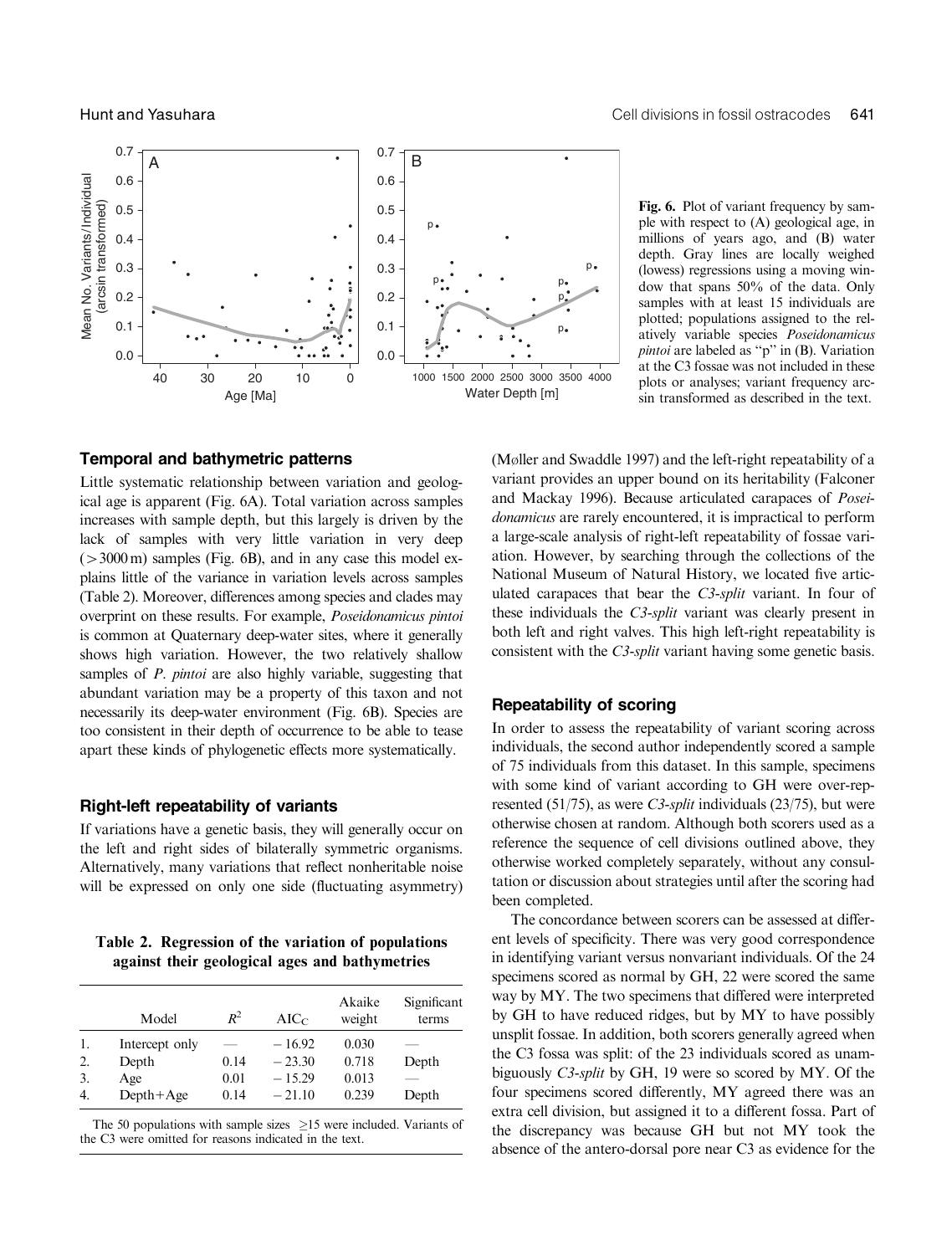C3-split condition because these two variations are associated (Hunt 2007b).

Most codings for rarer variants were congruent, but not always exactly the same between scorers. Of the 65 variations identified by GH, MY coded 40 as either exactly the same, or compatible but with a different level of specificity (e.g., C3-split vs. C3/C4-split). Six differences involved conflicting interpretations about secondary reticulation or reduced ridges, and three involved clear errors by one of the scorers. Twelve variations were identified as the same category across scorers (e.g., *split*), but were assigned to nearby but different fossae. Finally, the four remaining variations represented plainly dissimilar interpretations.

#### EVOLUTIONARY DYNAMICS

#### Evolutionary transitions in fossae arrangement

Despite the abundance of within-species phenotypic variation, only two qualitative changes in fossae arrangement have occurred in the over 40Myr history of Poseidonamicus (Fig. 7). Both changes involve fixing an extra cell division in a lineage, and both occur early in the history of the clade. One change results in the fixation of the C3-split variant in the lineage leading to the clade consisting of P. dinglei, P. anteropunctatus, P. punctatus, P. praenudus, and P. nudus (see fig. 9 in Hunt 2007b). Although the reticulum is much reduced in P. nudus, careful observation under scanning electron microscopy and transmitted light microscopy (Benson 1972) confirms that this species bears a divided C3 fossa, and we have never observed any individual of this clade with a reversion to the unsplit C3 condition. The second apomorphic change in fossae arrangement also occurs within this clade, within a lineage of *P. dinglei* from the central Pacific Ocean (Deep-sea Drilling Program site 463, 31.9–30.5Ma). These specimens bear an extra fossa in the C6/C7 region, a condition that is only present rarely in P. dinglei from other localities. This species persists at DSDP 463 into the Miocene (Boomer 1999), but it is unclear if the split C6/C7 condition is dominant through this whole interval.

Note that both apomorphic conditions (C3-split, C6/C7 split) appear elsewhere in the genus as within-population variants. In fact, they are the two most common variants across the genus out of  $>70$  specified kinds of variant (Fig. 4). There are additional, smaller evolutionary changes in fossae position in Poseidonamicus, some of which have been used to inform phylogenetic inference (Hunt 2007b). However, these reflect relatively minor changes in position, under the threshold of major qualitative variation scored here.

#### Natural selection and fossae variants

Because the adult and A-1 instars share the same arrangement of fossae, the frequencies of specific variants in two ontoge-



Fig. 7. Phylogeny of deep-sea Poseidonamicus. Topology and stratigraphic ranges are from Hunt (2007b). The two known qualitative evolutionary changes in fossae arrangement are indicated with gray bars, denoting the fixation of the split C3 condition at the base of the clade that includes P. dinglei and P. nudus, and fixation of extra fossae in the vicinity of C6 and C7 in one regional lineage of P. dinglei. Bottom scale shows the geological time scale with Cenozoic epochs and ages in millions of years before the present.

netic stages can be compared. Such frequencies are often used to measure natural selection in wild populations: all else equal, the variant with greater fitness should increase in dominance over ontogeny because of its greater survivorship. Here we use the variant frequencies in these two instars to compute the relative fitness of the most abundant variant, C3-split.

The log-likelihood function for relative fitness of two morphs, given frequencies before and after selection is given by Kalinowski and Taper (2005). In this context, before selection is the A-1 instar and the adult frequencies are those after selection. Thus, we can measure net selection during the interval bounded by the A-1 and adult molts. The maximumlikelihood estimator of fitness for a variant morph is  $w_V = (f_{A,V} f_{A-1,M})/(f_{A,M} f_{A-1,V})$ , where f indicates the frequencies, with a first subscript indicating ontogenetic stage (adult or A-1), and the second subscript referring to the variant (V)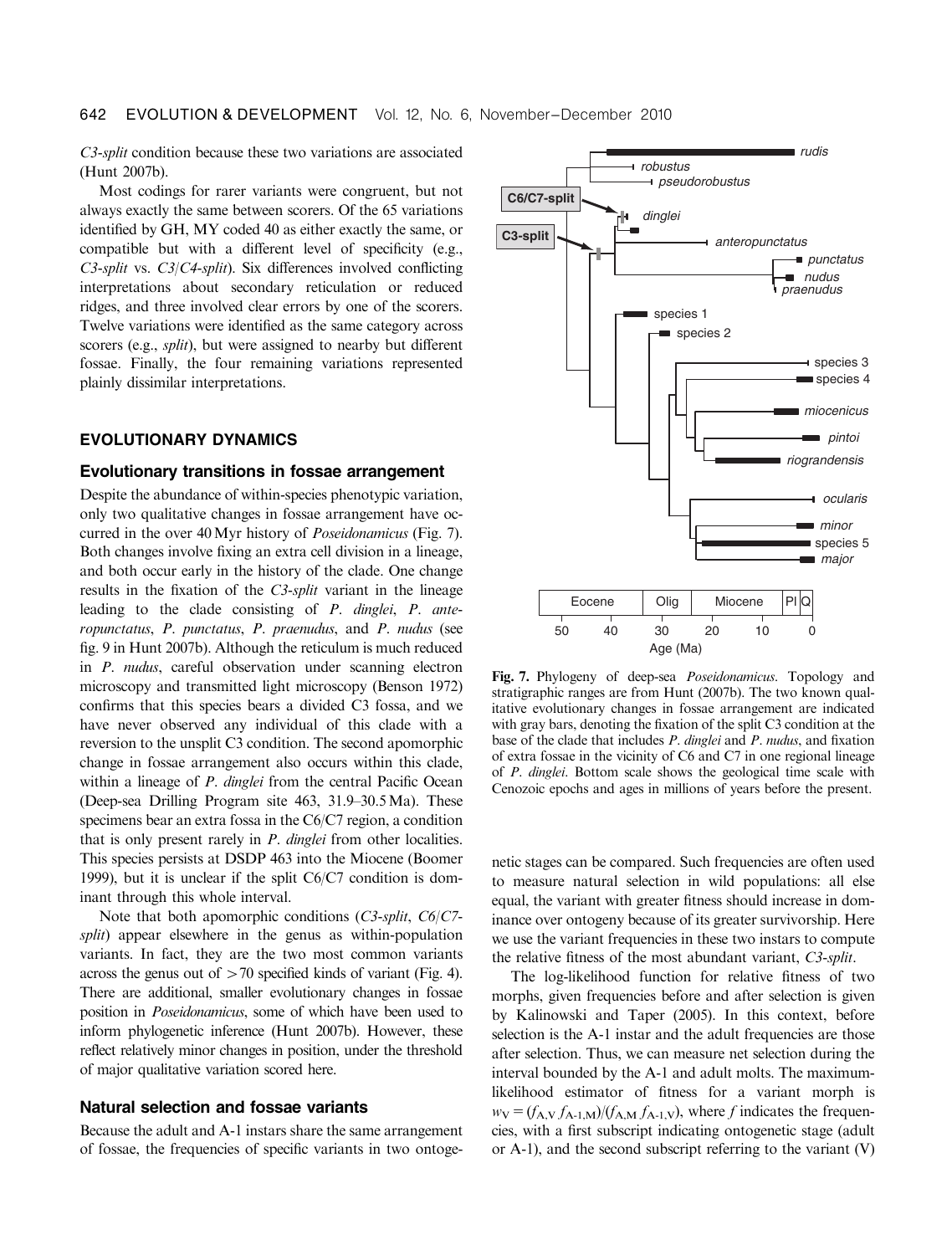|                  | A-1 Instar  |             | Adult instar |             |                              |                             |
|------------------|-------------|-------------|--------------|-------------|------------------------------|-----------------------------|
| Species          | $C3$ -split | $C3$ -whole | $C3$ -split  | $C3$ -whole | Proportion $C3$ -split (A-1) | Relative fitness (C3-split) |
| P. major         | 2           | 203         | $\mathbf{0}$ | 96          | 0.01                         | 0.00                        |
| P. minor         | $\theta$    | 46          | $\theta$     | 17          | 0.00                         |                             |
| P. miocenicus    | 13          | 324         | 8            | 206         | 0.04                         | 0.97                        |
| P. pintoi        | 13          | 180         | 10           | 144         | 0.07                         | 0.96                        |
| P. riograndensis |             | 156         | ∍            | 108         | 0.03                         | 0.58                        |
| P. rudis         | $\theta$    | 63          | $\theta$     | 24          | 0.00                         |                             |
| Species 1        | 3           | 27          |              | 27          | 0.10                         | 0.35                        |
| Species 3        | 5           | 45          | $\theta$     | 43          | 0.10                         | 0.00                        |
| Species 4        | 10          | 84          | 5            | 58          | 0.11                         | 0.73                        |
|                  |             |             |              |             | Across all species           | 0.69                        |
|                  |             |             |              | 95% CI      |                              | [0.46, 0.99]                |

Table 3. Frequencies of occurrence of the  $C3$ -split variant, partitioned by instar and species

These frequencies allow calculation of fitness of the C3-split variant, relative to the modal (unsplit) morphology. All fitness estimates are less than unity, but only in Poseidonamicus species 3 is this difference significant (i.e., the 95% confidence interval excludes 1.0). Pooled across species, the fitness estimate is 0.69, and its confidence limits barely exclude one. Species represented by at least 50 scored individuals were included, except for the five species for which a split C3 fossa is the fixed condition (see Fig. 7). When the proportion of A-1 juveniles with the  $C3$ -split condition is zero, fitness cannot be calculated and these taxa therefore do not contribute to the estimation.

or modal (M) morph. For all species represented by at least 50 scored individuals pooled across samples, we measured the fitness of the C3-split versus the modal morph (Table 3). In order to increase sensitivity, we also estimated relative fitness jointly across species while allowing each species to have a different frequency of incidence for C3-split. We used Kalinowski and Taper's log-likelihood function to compute profile confidence intervals for relative fitness as the range of values of  $w_V$  that yield log-likelihoods within 1.92 values of the maximum (Pawitan 2000).

The incidence of the C3-split morph varies across taxa (Table 3). For two of the species, P. minor and P. rudis, no variant individuals were found, but the incidence ranged upwards to 10% (Table 3). In all nine species, the proportion of C3-split individuals in the adult instar is lower than or equal to that of the A-1 stage. This pattern is consistent with C3-split incurring a fitness cost relative to the modal morph. The fitness difference is individually significant in only one species (P. species 3), but the joint fitness estimate across all species,  $w=0.69$ , indicates that these variants incur a substantial reduction in fitness. The confidence interval on this estimate is quite broad (Table 3), though it does barely exclude the possibility that the variant and modal morphs are equally fit ( $w=1$ ).

This analysis makes a few important assumptions. For the joint fitness estimate, natural selection is assumed not to differ across species, sites, or time intervals. Heterogeneity in these conditions produces a fitness estimate that is essentially a weighted average across these factors. In addition, sampling error in estimating proportions in the A-1 instar is ignored (Kalinowski and Taper 2005, p. 694). It is also assumed that no conversions among the morphs occur after the A-1 instar,

that is, undivided C3 fossae do not subsequently split nor do already split C3 fossae subsequently remerge. If the latter occurs (the ostracode ''corrects'' the variant) this would decrease the incidence of the C3-split in adults without natural selection. It does not seem developmentally plausible that daughter cells merge after dividing, and more complicated scenarios involving cell migration or apoptosis are unlikely because the epidermal cells are anchored in place (Okada 1982a). It is harder to rule out the possibility that C3 fossae that are undivided in A-1 subsequently divide before the adult instar. If this does occur, however, it would add to the frequency of C3-split adult variants, and thus imply that the fitness cost to the C3 variant is even greater than suggested by Table 3.

#### **DISCUSSION**

#### Ample variation, little evolution

The conservativeness of fossae arrangement is striking, especially given the documentation of high levels of standing variation. With more than 10% individuals bearing some kind of deviation from modal patterns, why are evolutionary differences in fossae arrangement so uncommon? In fact, the evolutionary stability may be even more extensive than documented here, encompassing related genera such as Bradleya. Liebau (1991) reconstructs epidermal cell divisions in the ontogeny of Bradleya praemckenziei, and his inferred divisions are entirely consistent with those inferred in Poseidonamicus (Fig. 2; but note that Liebau does not try to interpret the divisions in the C6/C7/D6/D7 region). This correspondence is remarkable because the Poseidonamicus sequence was inferred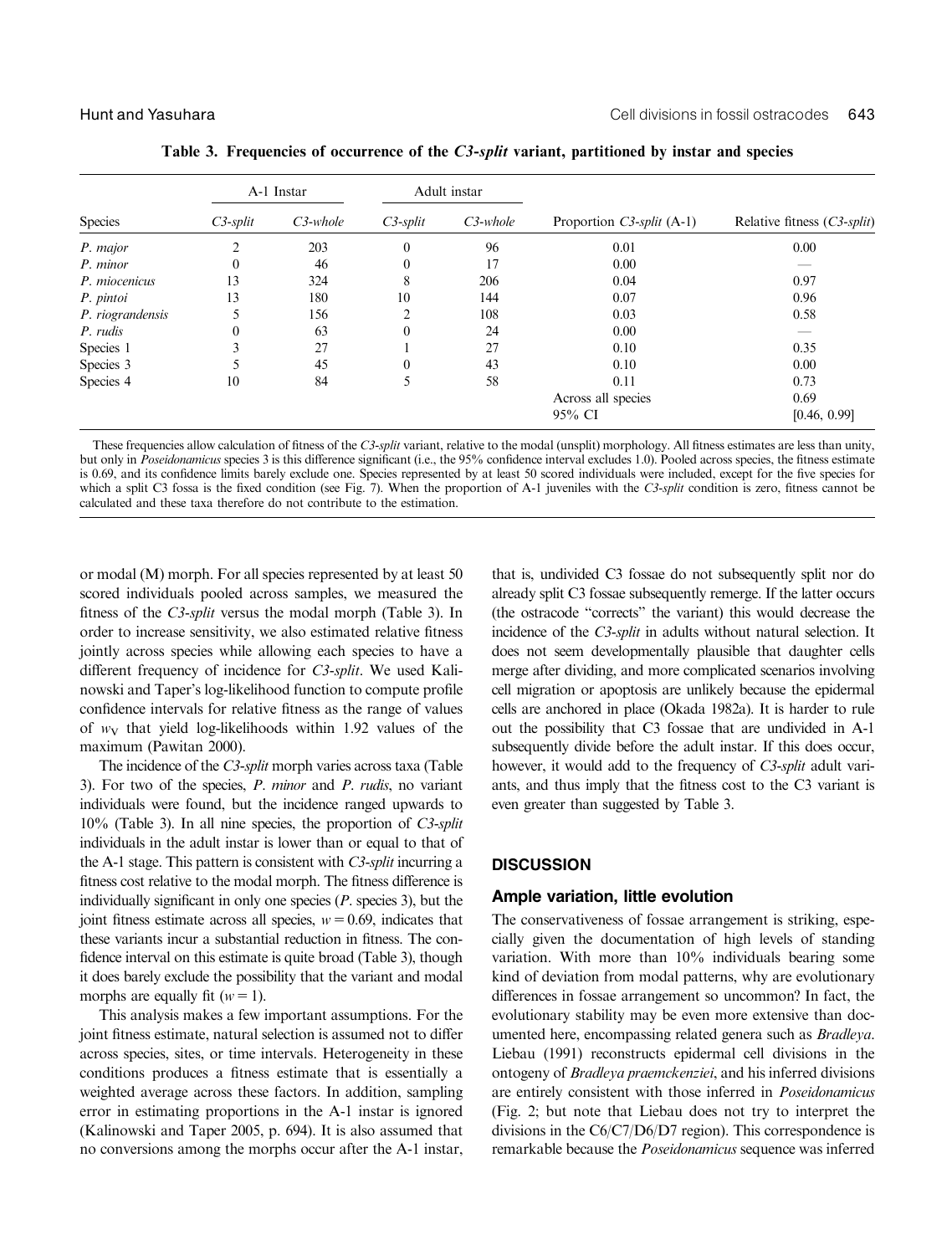without knowledge of Liebau's B. praemckenziei sequence, and it suggests that subjectivity in inferring fossae does not obscure underlying biological patterns, as does the general repeatability of scoring among the authors in the present study.

Several nonexclusive explanations may account for the presence of abundant phenotypic variation in the face of widespread evolutionary conservation. First, the variation may not be heritable, and therefore unavailable to evolutionary processes such as selection and drift. Second, individuals bearing variant morphologies may incur a fitness cost.

The observation that C3-split variants are usually expressed in both left and right valves of the same individual supports the presence of heritable variation, at least for this specific variant. Moreover, the evolutionary fixation of two variants also implies that the variants could be heritable. At the same time, several lines of evidence support environmental modulation on the expression of fossae variation. Okada (1982b) noted that fossae variants were elevated in laboratory populations of Bicornucythere bisanensis exposed to adverse conditions relative to populations in nature. Similarly, fossil populations of B. bisanensis were found to be much less variable in fossae patterns than extant populations (Abe 1983), a difference that might relate to pollution in the modern environment. The weak correlation in Poseidonamicus between depth and variation is also consistent with environmental modulation of fossae variability. Food availability and temperature both decrease with depth in the deep sea, and both of these factors might prove physiologically challenging to ostracodes.

Thus, there is evidence for both heritable and nonheritable sources of variation in fossae arrangement. This is consistent with Liebau's (1975) suggestion that left-right fossae variation within individuals parallels variation among individuals. Absent breeding studies, however, it is difficult to know more precisely the breakdown of genetic and environmental causes for fossae variation.

Regardless of the genetic basis of fossae variation, fitness estimates of the C3-split variant suggest that stabilizing or normalizing natural selection may also contribute to evolutionary conservation. The biological reasons for such fitness differences remain obscure. The resulting minor differences in ridge structure could conceivably influence the mechanical properties of the shell, but it is perhaps more likely that these cell divisions are correlated with other events necessary for normal development (i.e., internal selection sensu Wagner and Schwenk 2000). It should be noted, however, that evidence for stabilizing selection is limited to the C3-split variant. Even for this variant the evidence for fitness differences is not overwhelming, and some fraction of fossae variation may well be selectively neutral. This scenario is potentially consistent with the persistence of abundant variation in this character suite, which otherwise should be reduced by normalizing selection.

#### Structured variation and evolution

Surface ornament in macroreticulate ostracodes is expressed over a template of underlying epidermal cells, and the development of these cells constrains the morphology of the surface ridges. In *Poseidonamicus*, the resulting phenotypic variation turns out to be highly nonrandom: certain variants, and kinds of variants, are much more frequent than others. For example, C3-split is by far the most abundant fossae variant in this genus, whereas other kinds of variations, especially in fossae near the adductor muscle scars, are extremely rare. These variants may be seldom observed because the relevant cell divisions are more robust to genetic and environmental perturbation, or because whatever variations do occur incur higher fitness costs such that the ostracodes usually die before molting and shell mineralization are completed. Either way, the result is a highly skewed distribution of variation upon which selection and drift may act.

At least for the fossae examined here, much of the difference in variation among fossae was accounted for by the ontogenetic stage in which the fossae form: fossae that finalized in earlier instars were more consistent than those finalized in later instars. Increased variation through ontogeny is known from other biological systems. For example, Wood et al. (2007) reported that late-erupting teeth showed greater morphometric variation than early-erupting teeth in the condylarth Ectocion osbornianus. In a survey of morphological, life history and fitness-related traits in Drosophila melanogaster, Houle (1998) demonstrated similar elevated levels of mutational variability (phenotypic variation added by mutation each generation) in traits expressed in later ontogenetic stages. Houle suggested this pattern could be caused by later ontogenetic events being causally downstream from earlier events, and therefore influenced by a greater number of mutations than those occurring earlier in ontogeny. This mechanism can be related to ideas such as developmental burden (Riedl 1978; Wagner and Laubichler 2004) and generative entrenchment (Wimsatt and Schank 2004).

Although they are few in Poseidonamicus, evolutionary transitions in fossae arrangement do replicate the two most common intraspecific variations (C3-split, C6/C7-split). Such an association between variation within populations and divergence among populations has been observed in traits that are continuous (Mitchell-Olds 1996; e.g., Schluter 1996; Ackermann and Cheverud 2002; Blows and Higgie 2003; Hansen et al. 2003; Bégin and Roff 2004; Marroig and Cheverud 2005; Renaud et al. 2006; Hunt 2007a) and discrete (Shubin et al. 1995; Arthur and Farrow 1999). These studies, along with the data presented here, emphasize the potentially important evolutionary role that developmentally structured phenotypic variation can play (Maynard Smith et al. 1985; Arthur 2001, 2002; Brakefield 2006; Hendrikse et al. 2007). A natural extension of the present work would entail broadening the phylogenetic scope so as to encompass a larger sample of evolutionary transitions in the sequence of epidermal cell divisions.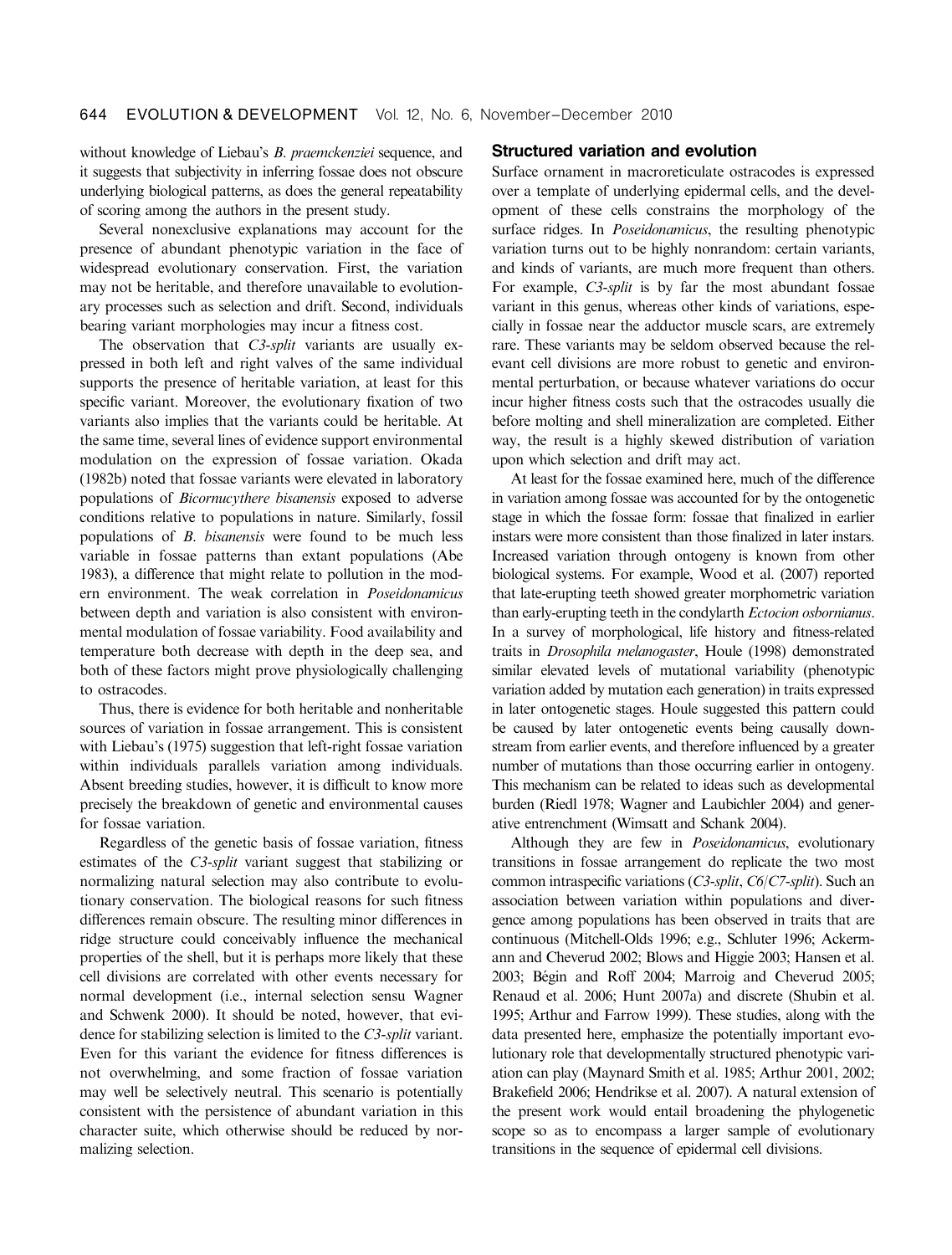#### Acknowledgments

We thank D. Erwin for suggestions on a previous version of the manuscript. For access to specimens, we thank G. Miller, T. Cronin, and R. Benson. S. Whittaker and G. Miller were instrumental in the SEM photography. M. Yasuhara was supported by a Smithsonian Marine Science fellowship.

#### **REFERENCES**

- Abe, K. 1983. Population structure of Keijella bisanensis (Okubo) (Ostracoda, Crustacea) – An inquiry into how far the population structure will be preserved in the fossil record. J Fac. Sci, Univ. Tokyo. Sec. II, Geol., Mineral., Geogr., Geophys. 20: 443–488.
- Ackermann, R. R., and Cheverud, J. M. 2002. Discerning evolutionary processes in patterns of tamarin (genus Saguinus) craniofacial variation. Am. J. Phys. Anthropol. 117: 260–271.
- Anderson, D. R., Burnham, K. P., and Thompson, W. L. 2000. Null hypothesis testing: problems, prevalence, and an alternative. J. Wildl. Manag. 64: 912–923.
- Arnold, S. J. 1992. Constraints on phenotypic evolution. Am. Nat. 140: S85–S107.
- Arthur, W. 2001. Developmental drive: an important determinant of the direction of phenotypic evolution. Evol. Dev. 3: 271–278.
- Arthur, W. 2002. The emerging conceptual framework of evolutionary developmental biology. Nature 415: 757–764.
- Arthur, W., and Farrow, M. 1999. The pattern of variation in centipede segment number as an example of developmental constraint in evolution. J. Theor. Biol. 200: 183–191.
- Bartoń, K. 2009. MuMIn (R package) v. 0.13.17.
- Bégin, M., and Roff, D. A. 2004. From micro- to macroevolution through quantitative genetic variation: positive evidence from field crickets. Evolution 58: 2287–2304.
- Bell, M. A., Travis, M. P., and Blouw, D. M. 2006. Inferring natural selection in a fossil threespine stickleback. Paleobiology 32: 562–577.
- Benson, R. H. 1971. A new cenozoic deep-sea genus, Abyssocythere (Crustacea: Ostracoda: Trachyleberididae), with descriptions of five new species. Smithson. Contrib. Paleobiol. 7: 1-20.
- Benson, R. H. 1972. The *Bradleya* problem, with descriptions of two new psychrospheric ostracode genera, Agrenocythere and Poseidonamicus (Ostracoda: Crustacea). Smithson. Contrib. Paleobiol. 12: 1–138.
- Blows, M. W., and Higgie, M. 2003. Genetic constraints on the evolution of mate recognition under natural selection. Am. Nat. 161: 240–253.
- Boomer, I. 1999. Late Cretaceous and Cainozoic bathyal Ostracoda from the Central Pacific (DSDP site 463). Mar. Micropaleontol. 37: 131–147.
- Brakefield, P. M. 2006. Evo-devo and constraints on selection. Trends Ecol. Evol. 21: 362–368.
- Brisson, D. 2003. The directed mutation controversy in an evolutionary context. Crit. Rev. Microbiol. 29: 25–35.
- Conway Morris, S., and Harper, E. 1988. Genome size in conodonts (Chordata): inferred variations during 270 million years. Science 241: 1230–1232.
- Erwin, D. H. 2009. Early origin of the bilaterian developmental toolkit. Philos. Trans. R. Soc. B Biol. Sci. 364: 2253–2261.
- Falconer, D. S., and Mackay, T. F. C. 1996. Introduction to Quantitative Genetics. 4th Ed. Addison Wesley Longman Limited, Essex, England.
- Fitz-Gerald, B. 1983. Observations on surface ornament in fossil Ostracoda. J. Micropalaeontol. 2: 111–117.
- Fusco, G., Hughes, N. C., Webster, M., and Minelli, A. 2004. Exploring developmental modes in a fossil arthropod: growth and trunk segmentation of the trilobite Aulacopleura konincki. Am. Nat. 163: 167–183.
- Hansen, T. F., Pélabon, C., Armbruster, W. S., and Carlson, M. L. 2003. Evolvability and genetic constraint in Dalechampia blossoms: components of variance and measures of evolvability. J. Evol. Biol. 16: 754–766.
- Hendrikse, J. L., Parsons, T. E., and Hallgrimsson, B. 2007. Evolvability as the proper focus of evolutionary developmental biology. Evol. Dev. 9: 393–401.
- Houle, D. 1998. How should we explain variation in the genetic variance of traits? Genetica 102/103: 241–253.
- Hunt, G. 2007a. Evolutionary divergence in directions of high phenotypic variance in the ostracode genus Poseidonamicus. Evolution 61: 1560–1576.
- Hunt, G. 2007b. Morphology, ontogeny, and phylogenetics of the genus Poseidonamicus (Ostracoda: Thaerocytherinae). J. Paleontol. 81: 607–631.
- Irizuki, T. 1994. Quantitative analysis of ontogenetic changes of cell-reflecting sculptures in Ostracoda (Crustacea). J. Paleontol. 68: 1067–1073.
- Irizuki, T. 1996. Ontogenetic change in valve characters in three new species of Baffinicythere (Ostracoda, Crustacea) from northern Japan. J. Paleontol. 70: 450–462.
- Jablonski, D., and Lutz, R. A. 1983. Larval ecology of marine benthic invertebrates paleobiological implications. Biol Rev. Camb. Philos. Soc. 58: 21–89.
- Jeffery, C. H., and Emlet, R. B. 2003. Macroevolutionary consequences of developmental mode in temnopleurid echinoids from the Tertiary of southern Australia. Evolution 57: 1031–1048.
- Kalinowski, S. T., and Taper, M. L. 2005. Likelihood-based confidence intervals of relative fitness for a common experimental design. Can. J. Fish. Aquat. Sci. 62: 693–699.
- Kamiya, T. 1992. Heterochronic dimorphism of Loxoconcha uranouchiensis (Ostracoda) and its implications for speciation. Paleobiology 18: 221–236.
- Keyser, D. 1995. Structural elements on the surface of ostracod shells. In J. Riha (eds.). Ostracoda and Biostratigraphy. Balkema, Rotterdam, pp. 5–10.
- Lenski, R. E., and Mittler, J. E. 1993. The directed mutation controversy and Neo-Darwinism. Science 259: 188–194.
- Liebau, A. 1971. Homologous Sculpture Patterns in Trachyleberididae and Related Ostracodes. Nolit Publishing House, Belgrade.
- Liebau, A. 1975. The left-right variation of the ostracode ornament. Bull. Am. Paleontol. 65: 77–86.
- Liebau, A. 1991. Skulptur-Evolution bei Ostrakoden. Geologie und Paläontologie in Westfalen 13: 1–395.
- Looy, C. V., Collinson, M. E., Cittert, J. H. A. V., Visscher, H., and Brain, A. P. R. 2005. The ultrastructure and botanical affinity of end-Permian spore tetrads. Int. J. Plant Sci. 166: 875-887.
- Marroig, G., and Cheverud, J. M. 2005. Size as a line of least resistance: diet and adaptive morphological radiation in New World monkeys. Evolution 59: 1128–1142.
- Masterson, J. 1994. Stomatal size in fossil plants evidence for polyploidy in majority of angiosperms. Science 264: 421–424.
- Maynard Smith, J., et al. 1985. Developmental constraints and evolution. Q. Rev. Biol. 60: 265–287.
- Mitchell-Olds, T. 1996. Pleiotropy causes long-term constraints on lifehistory evolution in Brassica rapa. Evolution 50: 1849–1858.
- Møller, A. P., and Swaddle, J. P. 1997. Asymmetry, Developmental Stability, and Evolution, Oxford Series in Ecology and Evolution. Oxford University Press, Oxford.
- Okada, R., Tsukagoshi, A., Smith, R. J., and Horne, D. J. 2008. The ontogeny of the platycopid Keijcyoidea infralittoralis (Ostracoda: Podocopa). Zool. J. Linn. Soc. 153: 213–237.
- Okada, Y. 1981. Development of cell arrangement in ostracod carapaces. Paleobiology 7: 276–280.
- Okada, Y. 1982a. Structure and cuticle formation of the reticulated carapace of the ostracode Bicornucythere bisanensis. Lethaia 15: 85–101.
- Okada, Y. 1982b. Ultrastructure and pattern of the carapace of Bicornucythere bisanensis (Ostracoda, Crustacea). In T. Hanai (eds.). Studies on Japanese Ostracoda. University of Tokyo Press, Tokyo, pp. 229–267.
- Organ, C. L., Shedlock, A. M., Meade, A., Pagel, M., and Edwards, S. V. 2007. Origin of avian genome size and structure in non-avian dinosaurs. Nature 446: 180–184.
- Pawitan, Y. 2000. A reminder of the fallibility of the Wald statistic: likelihood explanation. Am. Stat. 54: 54–56.
- Raff, R. A. 2007. Written in stone: fossils, genes and evo-devo. Nat. Rev. Genet. 8: 911–920.
- Renaud, S., Auffray, J.-C., and Michaux, J. 2006. Conserved phenotypic variation patterns, evolution along lines of least resistance, and departure due to selection in fossil rodents. Evolution 60: 1701–1717.
- Riedl, R. 1978. Order in Living Organisms. John Wiley & Sons, Chichester.